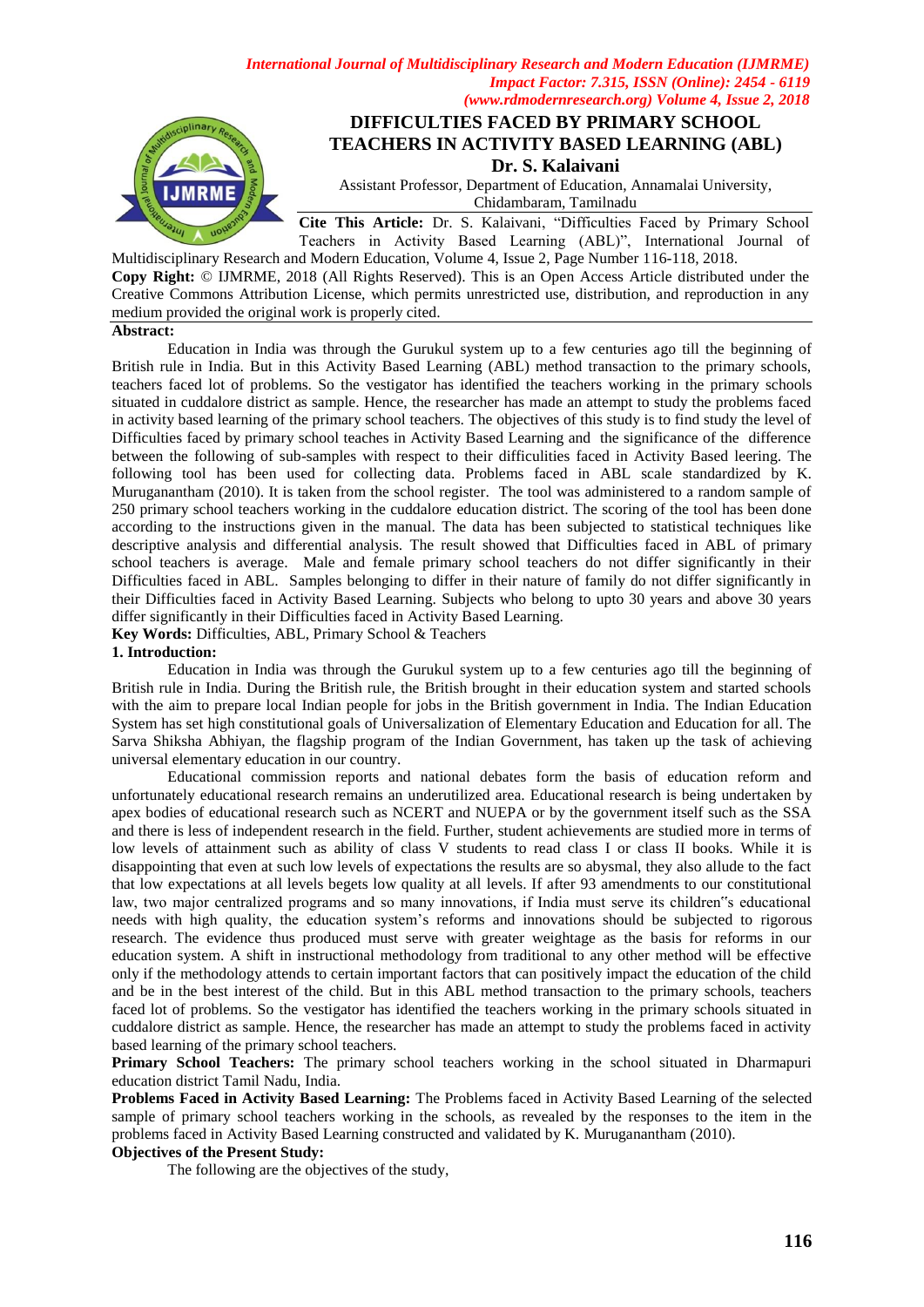#### *International Journal of Multidisciplinary Research and Modern Education (IJMRME) Impact Factor: 7.315, ISSN (Online): 2454 - 6119 (www.rdmodernresearch.org) Volume 4, Issue 2, 2018*

- To study the level of Difficulties faced by primary school teaches in Activity Based Learning.
- To study the significance of the difference between the following of sub-samples with respect to their problem faced in Activity Based leering
	- o Gender (male/female)
	- o Nature of family (nuclear / joint)
	- o Age (upto 30 years /above 30 years)

## **2. Methodology:**

This study is Normative surey method has been used for the study. Difficulties faced in Activity Based Learning scale standardized by K. Muruganantham (2010) has been used to find out the Problems faced in Activity Based Learning of primary school teachers. It is taken from the school register. The tool was administered to a random sample of 250 primary school teachers working in the cuddalore education district. The scoring of the tool has been done according to the instructions given in the manual. The data has been subjected to statistical techniques like descriptive analysis and differential analysis.

## **3. Tool Used:**

The following tool has been used for collecting data. Problems faced in Activity Based Learning scale standardized by K. Muruganantham (2010).

## **4. Analysis of Data:**

Differential Analysis: It involves the most important procedure by which the researcher makes inferences between groups with reference to selected variables. It involves "t" test and "F" test. A "t" test is a numerical procedures that takes into account, the size of the difference between the means of two groups the number subject in each group, and the quantum of variation of spread present in the scores. Thus the 't' test us a teaching for determining whether the performance of two groups is significantly differential or not to determine whether there are significant difference among the means of more than two groups analysis of variance referred to a ANOVA is employed. The ANOVA yields the "F" value. "F" value is used to find out whether there are significant difference between the means of different groups. The hypotheses are tested at 0.05 level of significance.

| S.No | Sub-Sample       | <b>Number</b>       | <b>Mean</b> | <b>Standard</b><br><b>Deviation</b> |      |
|------|------------------|---------------------|-------------|-------------------------------------|------|
|      | Gender           | Male                | 108         | 18.89                               | 4.80 |
|      |                  | Female              | 142         | 17.47                               | 4.65 |
| 2    | Nature of family | Nuclear             | 166         | 17.93                               | 4.82 |
|      |                  | joint               | 84          | 18.86                               | 4.56 |
|      | Age              | Upto 30 years       | 105         | 17.22                               | 4.44 |
|      |                  | Above 30 years      | 145         | 18.97                               | 4.82 |
|      |                  | <b>Total Sample</b> | 250         | 18.24                               | 4.74 |

Table 4.1: Mean and Standard Deviation for Problems Faced in Activity Based Learning Scores

It is evident from the table 4.1, that the computed mean value of the entire sample is 18.24 and S.D is 4.74. Hence it is found that the primary school teachers are facing high level of problem in ABL method. Table 4.2: Comparison of the Means Problems Faced in ABL Scores of the Male and Female Primary School

| <b>Teachers</b>        |     |       |           |           |                                   |  |  |  |  |
|------------------------|-----|-------|-----------|-----------|-----------------------------------|--|--|--|--|
| <b>Sub-Samples</b>     | N   | Mean  | <b>SD</b> | 't' Value | <b>Significance at 0.05 Level</b> |  |  |  |  |
| Male Teachers          | 108 | 18.89 | 4.80      | 1.91      |                                   |  |  |  |  |
| <b>Female Teachers</b> | 142 | 17.47 | 4.65      |           | Not Significant                   |  |  |  |  |
| Nuclear Family         | 166 | 17.93 | 4.82      | 1.51      | Not Significant                   |  |  |  |  |
| Joint Family           | 84  | 18.86 | 4.56      |           |                                   |  |  |  |  |
| Upto 30 Years          | 105 | 17.22 | 4.44      | 5.54      | Significant                       |  |  |  |  |
| Above 30 Years         | 145 | 18.97 | 4.82      |           |                                   |  |  |  |  |

### **5. Discussions:**

The difference between the mean Problems faced in ABL scores of primary school male and female teachers is significant or not, the null hypothesis that there is no such difference and the observed difference has arisen only due to change fluctuations has been set up. The "t" value is found to be 1.91 which is not significant at 0.05 level (Table 4.2). It is concluded that the difference between the mean Problems faced in ABL scores of primary school male and female teachers is not significant. The difference between the mean Problems faced in ABL scores of primary school teachers from nuclear family and joint family is significant or not, the null hypothesis that there is no such difference and the observed difference has arisen only due to change fluctuations has been set up. The "t" value is found to be 1.51 which is significant at 0.05 level . the difference between the mean Problems faced in ABL scores who belong to upto 30 years and above 30 years is significant or not, the null hypothesis that there is no such difference and the observed difference has arisen only due to change fluctuations has been set up. The "t" value is found to be 5.54 which is significant at 0.05 level.